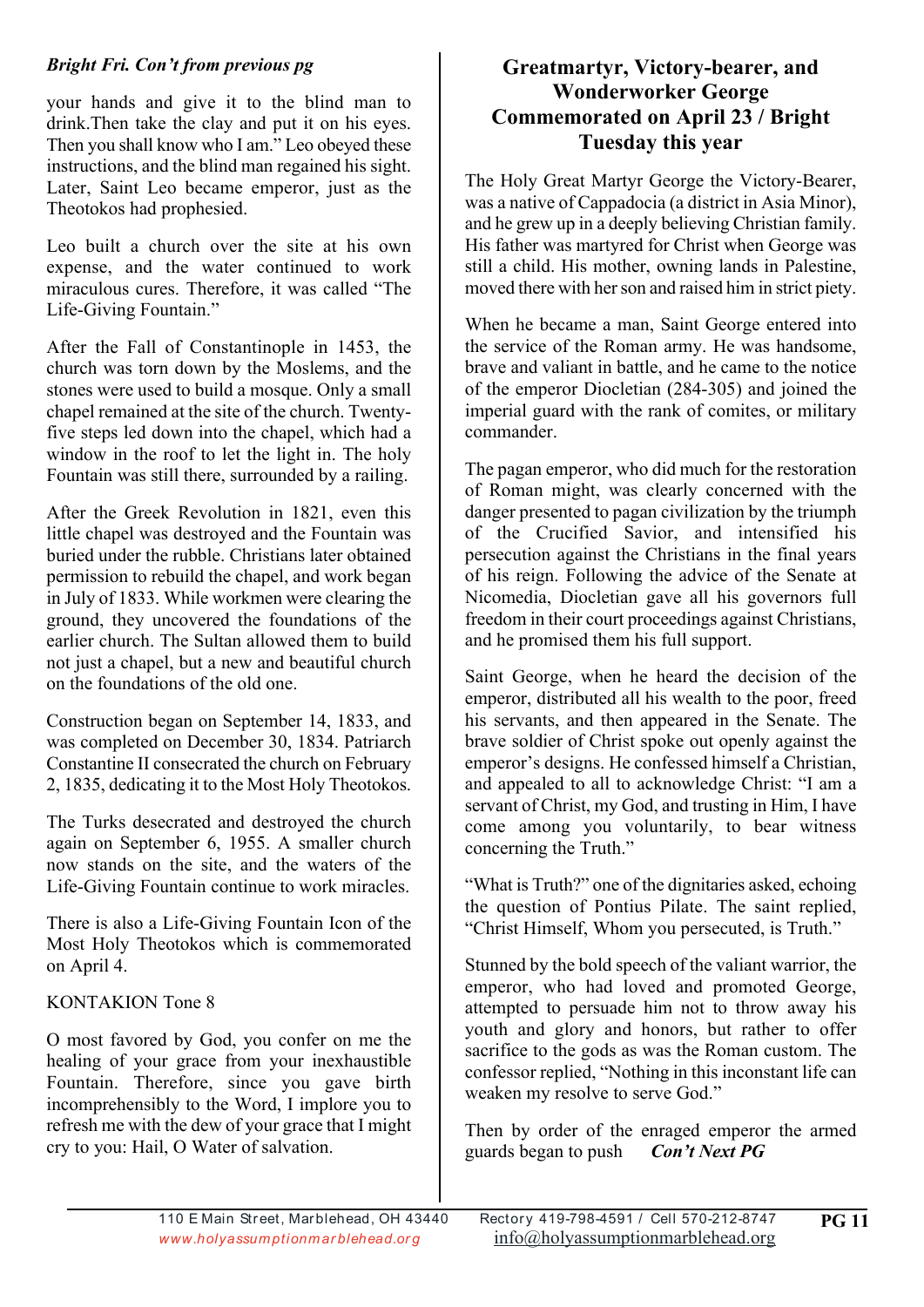#### *St George Con't previous pg*

Saint George out of the assembly hall with their spears, and they then led him off to prison. But the deadly steel became soft and it bent, just as the spears touched the saint's body, and it caused him no harm. In prison they put the martyr's feet in stocks and placed a heavy stone on his chest.

The next day at the interrogation, powerless but firm of spirit, Saint George again answered the emperor, "You will grow tired of tormenting me sooner than I will tire of being tormented by you." Then Diocletian gave orders to subject Saint George to some very intense tortures. They tied the Great Martyr to a wheel, beneath which were boards pierced with sharp pieces of iron. As the wheel turned, the sharp edges slashed the saint's naked body.

At first the sufferer loudly cried out to the Lord, but soon he quieted down, and did not utter even a single groan. Diocletian decided that the tortured one was already dead, and he gave orders to remove the battered body from the wheel, and then went to a pagan temple to offer thanks.

At this very moment it got dark, thunder boomed, and a voice was heard: "Fear not, George, for I am with you." Then a wondrous light shone, and at the wheel an angel of the Lord appeared in the form of a radiant youth. He placed his hand upon the martyr, saying to him, "Rejoice!" Saint George stood up healed.

When the soldiers led him to the pagan temple where the emperor was, the emperor could not believe his own eyes and he thought that he saw before him some other man or even a ghost. In confusion and in terror the pagans looked Saint George over carefully, and they became convinced that a miracle had occurred. Many then came to believe in the Life-Creating God of the Christians.

Two illustrious officials, Saints Anatolius and Protoleon, who were secretly Christians, openly confessed Christ. Immediately, without a trial, they were beheaded with the sword by order of the emperor. Also present in the pagan temple was Empress Alexandra, the wife of Diocletian, and she also knew the truth. She was on the point of glorifying Christ, but one of the servants of the emperor took her and led her off to the palace.

The emperor became even more furious. He had

not lost all hope of influencing Saint George, so he gave him over to new and fiercesome torments. After throwing him into a deep pit, they covered it over with lime. Three days later they dug him out, but found him cheerful and unharmed. They shod the saint in iron sandals with red-hot nails, and then drove him back to the prison with whips. In the morning, they led him back to the interrogation, cheerful and with healed feet, and the emperor asked if he liked his shoes. The saint said that the sandals had been just his size. Then they beat him with ox thongs until pieces of his flesh came off and his blood soaked the ground, but the brave sufferer, strengthened by the power of God, remained unyielding.

The emperor concluded that the saint was being helped by magic, so he summoned the sorcerer Athanasius to deprive the saint of his miraculous powers, or else poison him. The sorcerer gave Saint George two goblets containing drugs. One of them would have quieted him, and the other would kill him. The drugs had no effect, and the saint continued to denounce the pagan superstitions and glorify God as before.

When the emperor asked what sort of power was helping him, Saint George said, "Do not imagine that it is any human learning which keeps me from being harmed by these torments. I am saved only by calling upon Christ and His Power. Whoever believes in Him has no regard for tortures and is able to do the things that Christ did" (John 14:12). Diocletian asked what sort of things Christ had done. The Martyr replied, "He gave sight to the blind, cleansed the lepers, healed the lame, gave hearing to the deaf, cast out demons, and raised the dead."

Knowing that they had never been able to resurrect the dead through sorcery, nor by any of the gods known to him, and wanting to test the saint, the emperor commanded him to raise up a dead person before his eyes. The saint retorted, "You wish to tempt me, but my God will work this sign for the salvation of the people who shall see the power of Christ."

When they led Saint George down to the graveyard, he cried out, "O Lord! Show to those here present, that You are the only God in all the world. Let them know You as the Almighty Lord." Then the earth quaked, a grave opened, the dead one emerged *Con't Next Pg*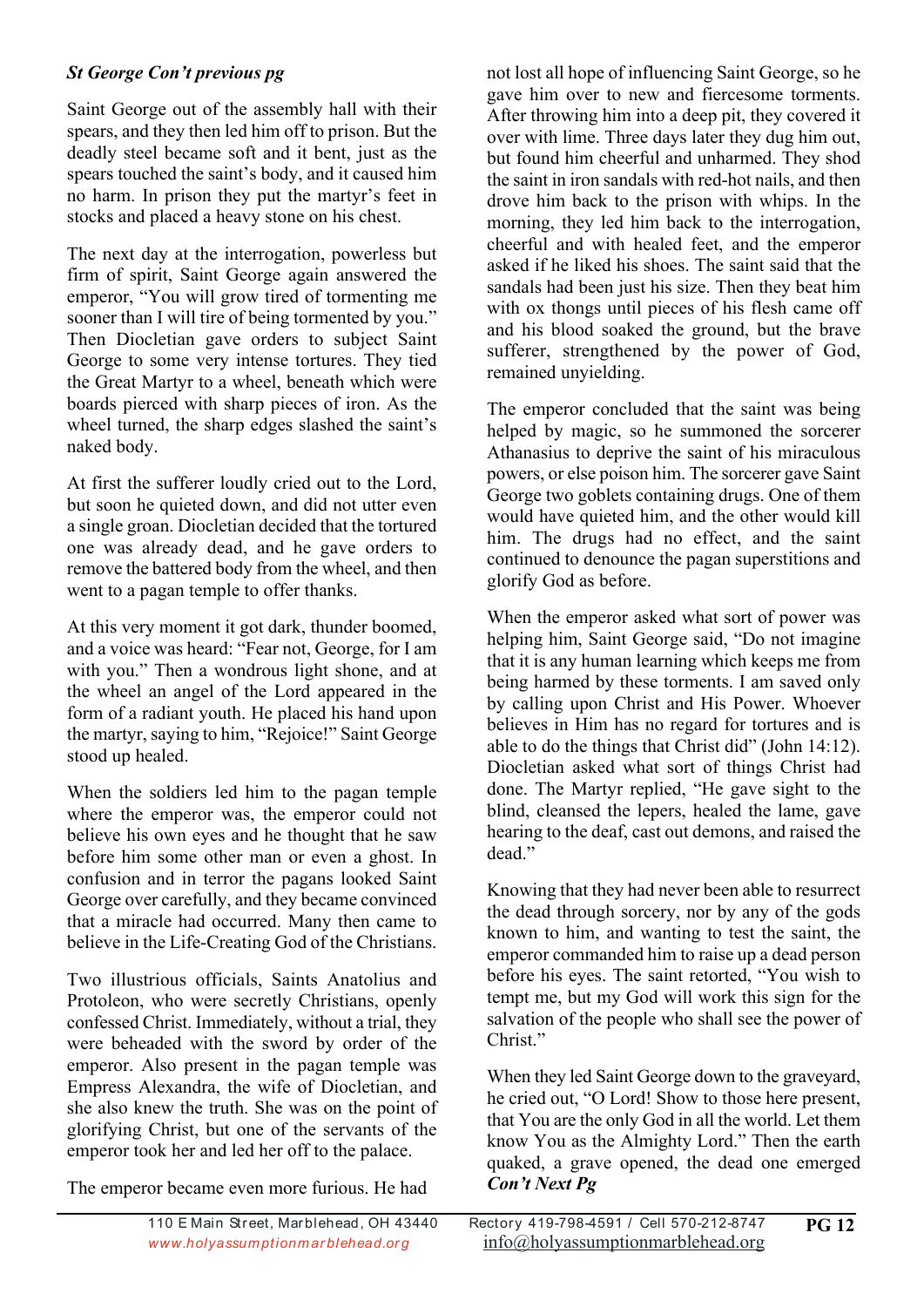#### **St George Con't previous Pg**

from it alive. Having seen with their own eyes the Power of Christ, the people wept and glorified the true God.

The sorcerer Athanasius, falling down at the feet of Saint George, confessed Christ as the All-Powerful God and asked forgiveness for his sins, committed in ignorance. The obdurate emperor in his impiety thought otherwise. In a rage, he commanded both Athanasius and the man raised from the dead to be beheaded, and he had Saint George again locked up in prison.

The people, weighed down with their infirmities, began to visit the prison and they there received healing and help from the saint. A certain farmer named Glycerius, whose ox had collapsed, also visited him. The saint consoled him and assured him that God would restore his ox to life. When he saw the ox alive, the farmer began to glorify the God of the Christians throughout all the city. By order of the emperor, Saint Glycerius was arrested and beheaded.

The exploits and the miracles of the Great Martyr George had increased the number of the Christians, therefore Diocletian made a final attempt to compel the saint to offer sacrifice to the idols. They set up a court at the pagan temple of Apollo. On the final night the holy martyr prayed fervently, and as he slept, he saw the Lord, Who raised him up with His hand, and embraced him. The Savior placed a crown on Saint George's head and said, "Fear not, but have courage, and you will soon come to Me and receive what has been prepared for you."

In the morning, the emperor offered to make Saint George his co-administrator, second only to himself. The holy martyr with a feigned willingness answered, "Caesar, you should have shown me this mercy from the very beginning, instead of torturing me. Let us go now to the temple and see the gods you worship."

Diocletian believed that the martyr was accepting his offer, and he followed him to the pagan temple with his retinue and all the people. Everyone was certain that Saint George would offer sacrifice to the gods. The saint went up to the idol, made the Sign of the Cross and addressed it as if it were alive: "Are you the one who wants to receive from me sacrifice befitting God?"

god and none of those like me is a god, either. The only God is He Whom you preach. We are fallen angels, and we deceive people because we are jealous."

Saint George cried out, "How dare you remain here, when I, the servant of the true God, have entered?" Then noises and wailing were heard from the idols, and they fell to the ground and were shattered.

There was general confusion. In a frenzy, pagan priests and many of the crowd seized the holy martyr, tied him up, and began to beat him. They also called for his immediate execution.

The holy empress Alexandra tried to reach him. Pushing her way through the crowd, she cried out, "O God of George, help me, for You Alone are All-Powerful." At the feet of the Great Martyr the holy empress confessed Christ, Who had humiliated the idols and those who worshipped them.

Diocletian immediately pronounced the death sentence on the Great Martyr George and the holy Empress Alexandra, who followed Saint George to execution without resisting. Along the way she felt faint and slumped against a wall. There she surrendered her soul to God.

Saint George gave thanks to God and prayed that he would also end his life in a worthy manner. At the place of execution the saint prayed that the Lord would forgive the torturers who acted in ignorance, and that He would lead them to the knowledge of Truth. Calmly and bravely, the holy Great Martyr George bent his neck beneath the sword, receiving the crown of martyrdom on April 23, 303.

The pagan era was coming to an end, and Christianity was about to triumph. Within ten years, Saint Constantine (May 21) would issue the Edict of Milan, granting religious freedom to Christians.

Of the many miracles worked by the holy Great Martyr George, the most famous are depicted in iconography. In the saint's native city of Beirut were many idol-worshippers. Outside the city, near Mount Lebanon, was a large lake, inhabited by an enormous dragon-like serpent. Coming out of the lake, it devoured people, and there was nothing anyone could do, since the breath from its nostrils poisoned the very air. *Con't Next Pg*

The demon inhabiting the idol cried out, "I am not a

**PG 13**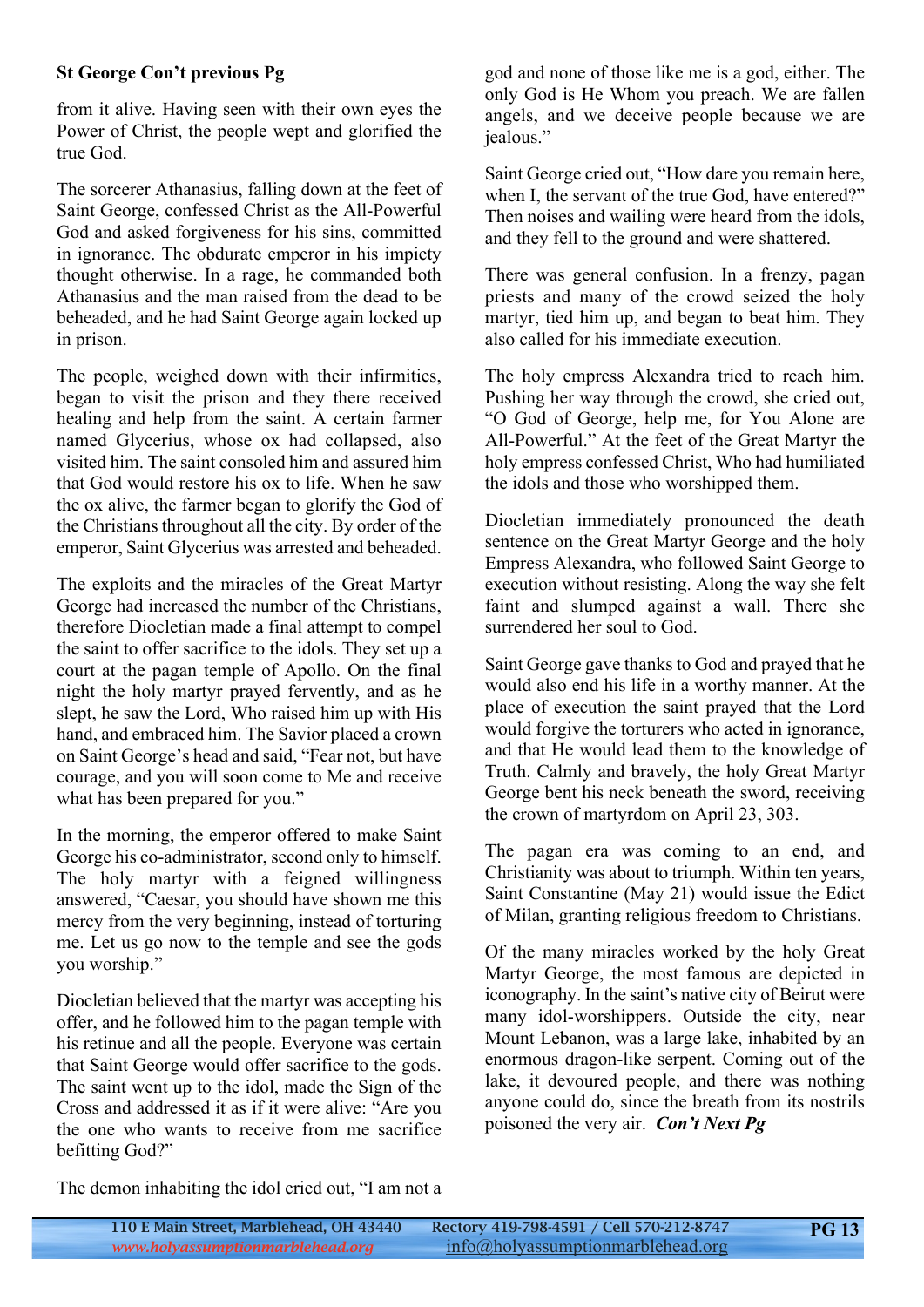#### *St George con't from previous pg*

On the advice of the demons inhabiting the idols, the local ruler came to a decision. Each day the people would draw lots to feed their own children to the serpent, and he promised to sacrifice his only daughter when his turn came. That time did come, and the ruler dressed her in her finest attire, then sent her off to the lake. The girl wept bitterly, awaiting her death. Unexpectedly for her, Saint George rode up on his horse with spear in hand. The girl implored him not to leave her, lest she perish.

The saint signed himself with the Sign of the Cross. He rushed at the serpent saying, "In the Name of the Father and of the Son and of the Holy Spirit." Saint George pierced the throat of the serpent with his spear and trampled it with his horse. Then he told the girl to bind the serpent with her sash, and lead it into the city like a dog on a leash.

The people fled in terror, but the saint halted them with the words: "Don't be afraid, but trust in the Lord Jesus Christ and believe in Him, since it is He Who sent me to save you." Then the saint killed the serpent with a sword, and the people burned it outside the city. Twenty-five thousand men, not counting women and children, were then baptized. Later, a church was built and dedicated to the Most Holy Theotokos and the Great Martyr George.

Saint George went on to become a talented officer and to amaze the world by his military exploits. He died before he was thirty years old. He is known as Victory Bearer, not only for his military achievements, but for successfully enduring martyrdom. As we know, the martyrs are commemorated in the dismissal at the end of Church services as "the holy, right victorious martyr...."

Saint George was the patron saint and protector of several of the great builders of the Russian state. Saint Vladimir's son, Yaroslav the Wise (in holy Baptism George), advanced the veneration of the saint in the Russian Church. He built the city of Yuriev [i.e., "of Yurii." "Yurii" is the diminutive of "George", as "Ivan" is of "John"], he also founded the Yuriev monastery at Novgorod, and he built a church of Saint George the Victory Bearer at Kiev.

The day of the consecration of Saint George's Church in Kiev, November 26, 1051 by Saint

Hilarion, Metropolitan of Kiev and All Rus, has entered into the liturgical treasury of the Church as a special church feastday. Yuriev Day is beloved by the Russian people as an "autumn Feast of Saint George."

The name of Saint George was also borne by the founder of Moscow, Yurii Dolgoruky (+ 1157), who was the builder of many churches dedicated to Saint George, and the builder of the city of Yuriev-Polsk. In the year 1238 the heroic fight of the Russian nation against the Mongol Horde was led by the Great Prince Yurii (George) Vsevolodovich of Vladimir (February 4), who fell at the Battle at the Sita River. His memory, like that of Igor the Brave, and defender of his land, was celebrated in Russian spiritual poems and ballads.

The first Great Prince of Moscow, when Moscow had become the center of the Russian Land, was Yurii Danilovich (+ 1325), the son of Saint Daniel of Moscow, and grandson of Saint Alexander Nevsky. From that time Saint George the Victory Bearer, depicted as a horseman slaying the serpent, appeared on Moscow's coat of arms, and became an emblem of the Russian state. This has strengthened Russia's connections with Christian nations, and especially with Iberia (Georgia, the Land of Saint George).

#### **Antipascha: Saint Thomas Sunday Commemorated on May 1**

Some icons depicting this event are inscribed "The Doubting Thomas." This is incorrect. In Greek, the inscription reads, "The Touching of Thomas." The Slavonic inscription is, "The Belief of Thomas." When Saint Thomas touched the Life-giving side of the Lord, he no longer had any doubts.

This day is also known as "Antipascha." This does not mean "opposed to Pascha," but "in place of Pascha." Beginning with this first Sunday after Pascha, the Church dedicates every Sunday of the year to the Lord's Resurrection. Sunday is called "Resurrection" in Russian, and "the Lord's Day" in Greek.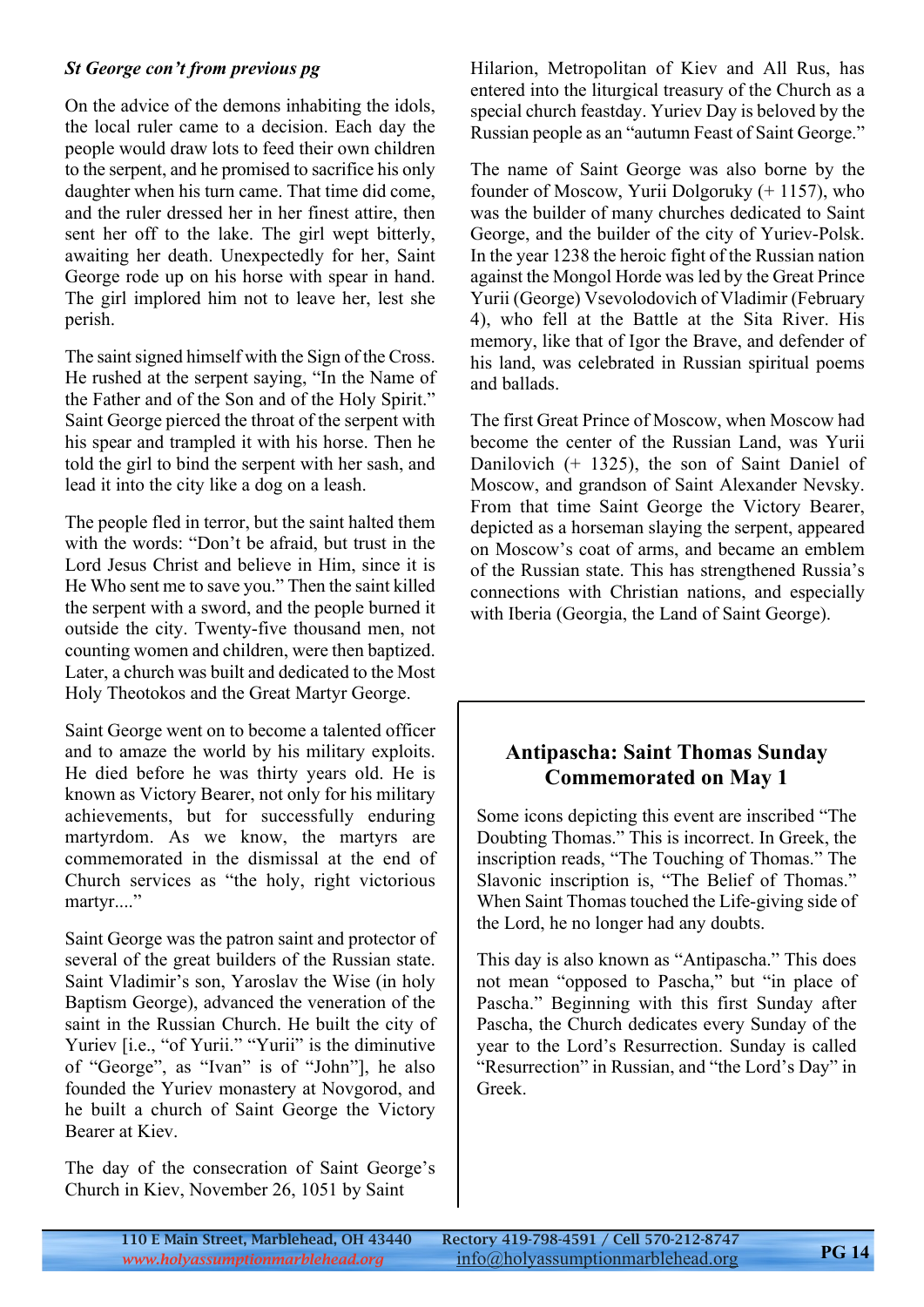#### **Acts 5:12-20 (Epistle)**

And through the hands of the apostles many signs and wonders were done among the people. And they were all with one accord in Solomon's Porch. Yet none of the rest dared join them, but the people esteemed them highly. And believers were increasingly added to the Lord, multitudes of both men and women, so that they brought the sick out into the streets and laid them on beds and couches, that at least the shadow of Peter passing by might fall on some of them. Also a multitude gathered from the surrounding cities to Jerusalem, bringing sick people and those who were tormented by unclean spirits, and they were all healed. Then the high priest rose up, and all those who were with him (which is the sect of the Sadducees), and they were filled with indignation, and laid their hands on the apostles and put them in the common prison. But at night an angel of the Lord opened the prison doors and brought them out, and said, "Go, stand in the temple and speak to the people all the words of this life."

## **VIGILS- APRIL 24**

**Sandy Martin 1** special intentions

**Natalie Twarek 4** Pascal blessing and good health to our family and friends, For God's grace for Archbishop Paul, Health and recovery of Kurt Kraus and Leslie Lynch, For the health and recovery of cousins Carole Conaway, and Sharon and Charlie Dietrich, For the health of Amber, Tim, Dottie, Joe, Jamie, Jim, Stephanie, Ron, Ezra, David, Helen Lis and Tina's dad, Earl, Matt, Tom, Loren, Joe, Sonya, Margi & Joe, Betty, Jackie, MaryAnn & Bob, Chuck, Bohdi, Diane, Stella, Jake, Cheryl, Pat and Karen

### **John 20:19-31 (Gospel)**

Then, the same day at evening, being the first day of the week, when the doors were shut where the disciples were assembled, for fear of the Jews, Jesus came and stood in the midst, and said to them, "Peace be with you." When He had said this, He showed them His hands and His side. Then the disciples were glad when they saw the Lord. So Jesus said to them again, "Peace to you! As the Father has sent Me, I also send you." And when He had said this, He breathed on them, and said to them, "Receive the Holy Spirit. If you forgive the sins of any, they are forgiven them; if you retain the sins of any, they are retained." Now Thomas, called the Twin, one of the twelve, was not with them when Jesus came. The other disciples therefore said to him, "We have seen the Lord." So he said to them, "Unless I see in His hands the print of the nails, and put my finger into the print of the nails, and put my hand into His side, I will not believe." And after eight days His disciples were again inside, and Thomas with them. Jesus came, the doors being shut, and stood in the midst, and said, "Peace to you!" Then He said to Thomas, "Reach your finger here, and look at My hands; and reach your hand here, and put it into My side. Do not be unbelieving, but believing." And Thomas answered and said to Him, "My Lord and my God!" Jesus said to him, "Thomas, because you have seen Me, you have believed. Blessed are those who have not seen and yet have believed." And truly Jesus did many other signs in the presence of His disciples, which are not written in this book; but these are written that you may believe that Jesus is the Christ, the Son of God, and that believing you may have life in His name.

# **CHRIST IS RISEN! INDEED HE IS RISEN!**



110 E Main Street, Marblehead, OH 43440 Rectory 419-798-4591 / Cell 570-212-8747